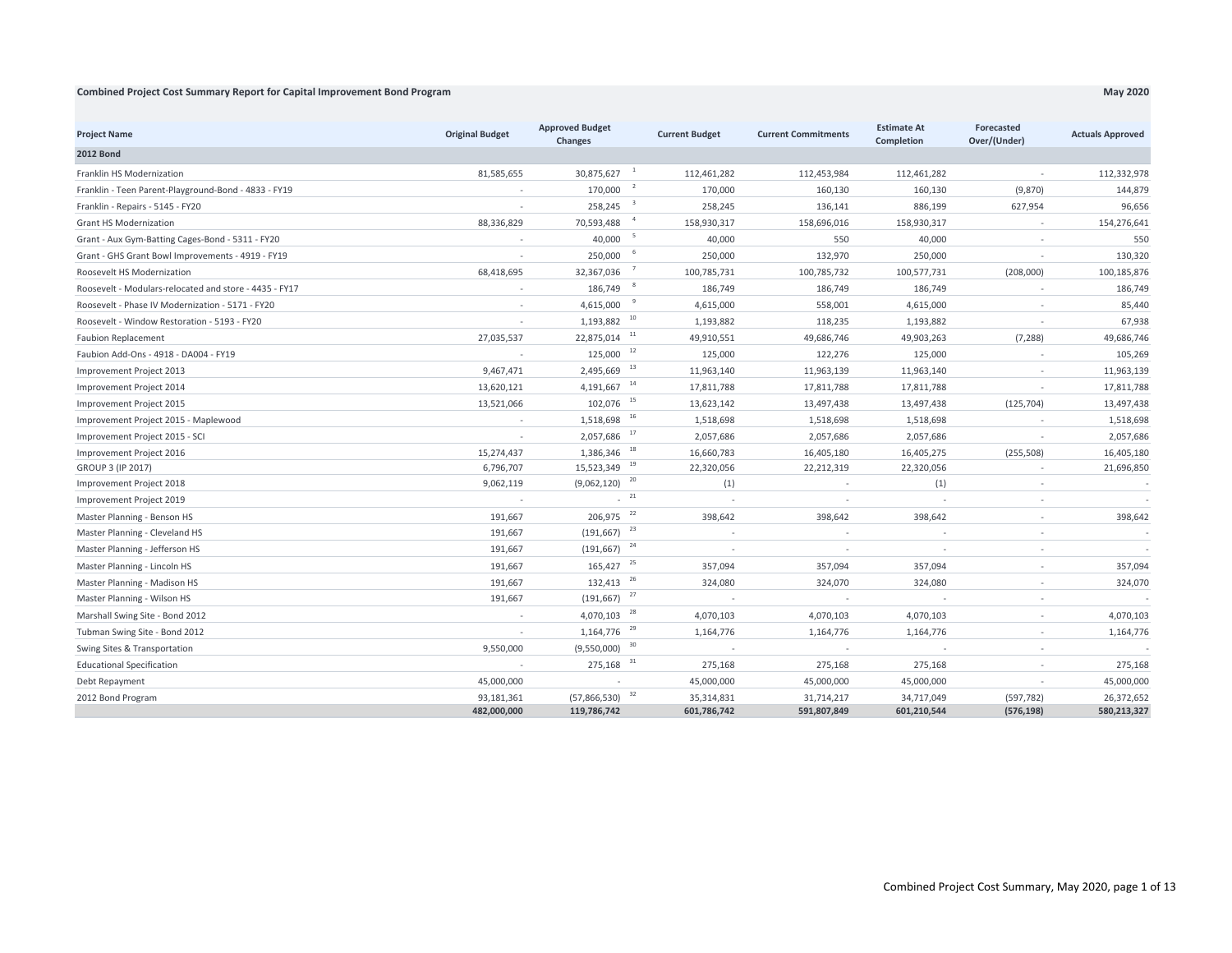| <b>Project Name</b>                                                        | <b>Original Budget</b> | <b>Approved Budget</b><br>Changes | <b>Current Budget</b> | <b>Current Commitments</b> | <b>Estimate At</b><br>Completion | Forecasted<br>Over/(Under) | <b>Actuals Approved</b> |
|----------------------------------------------------------------------------|------------------------|-----------------------------------|-----------------------|----------------------------|----------------------------------|----------------------------|-------------------------|
| <b>2017 Bond</b>                                                           |                        |                                   |                       |                            |                                  |                            |                         |
| <b>Benson HS Modernization</b>                                             | 202,000,000            | (148, 347, 500)                   | 33<br>53,652,500      | 26,815,958                 | 281,939,623                      | 228,287,123                | 8,692,887               |
| Benson HS Modernization - Kenton Swing Site-Mult Pathways - 5013           |                        | 5,500,000 34                      | 5,500,000             | 1,062,410                  | 2,200,000                        | (3,300,000)                | 185,459                 |
| Benson HS Modernization - Marshall Swing Site - 5006                       | ÷.                     | 14,050,000 35                     | 14,050,000            | 1,511,634                  | 11,860,648                       | (2, 189, 352)              | 690,670                 |
| Benson HS Modernization - Mult Pathways to Graduation - 4999               | ÷.                     | 5,500,000                         | 36<br>5,500,000       | 131,703                    | 61,727,729                       | 56,227,729                 | 117,903                 |
| Benson subtotal                                                            |                        | (123, 297, 500)                   | 78,702,500            |                            | 357,728,000                      | 279,025,500                |                         |
| Lincoln HS Replacement                                                     | 187,000,000            | 53,350,000                        | 37<br>240,350,000     | 208,839,628                | 240,350,000                      |                            | 19,696,801              |
| Multiple Sites - Athletic Swing Sites-Bond - 5206 - FY20                   |                        | 2,150,000                         | 38<br>2,150,000       | 23,434                     | 2,150,000                        |                            | 3,837                   |
| Lincoln subtotal                                                           |                        | 55,500,000                        | 242,500,000           |                            | 242,500,000                      | $\sim$                     |                         |
| Kellogg Replacement                                                        | 45,000,000             | 14,811,150 39                     | 59,811,150            | 52,600,721                 | 59,811,150                       |                            | 26,956,513              |
| Madison HS Modernization                                                   | 146,000,000            | 55,502,499                        | 40<br>201,502,499     | 185,679,398                | 201,502,499                      |                            | 69,887,359              |
|                                                                            | 580,000,000            | 2,516,149                         | 582,516,149           | 476,664,886                | 861,541,649                      | 279,025,500                | 126,231,428             |
| Benson HS Modernization: Pre-Design - Pre-Bond                             | $\sim$                 | 561,725 $41$                      | 561,725               | 561,725                    | 561,725                          |                            | 561,725                 |
| Kellogg Replacement: Pre-Design - Pre-Bond                                 | ÷.                     | $385,873$ $42$                    | 385,873               | 385,873                    | 385,873                          |                            | 385,873                 |
| Lincoln HS Modernization: Pre-Design - Pre-Bond                            |                        | 378,557 43                        | 378,557               | 378,557                    | 378,557                          |                            | 378,557                 |
| Madison HS Modernization: Pre-Design - Pre-Bond                            | ÷                      | 274,297                           | 44<br>274,297         | 274,297                    | 274,297                          |                            | 274,297                 |
| Cleveland HS Modernization-Pre-Design - Pre-Bond - 4964 - FY19             | $\sim$                 | 153,100                           | 45<br>153,100         | 153,000                    | 153,100                          | ÷.                         | 114,429                 |
| Jefferson HS Modernization-Pre-Design - Pre-Bond - 4965 - FY19             | ÷.                     | 151,800                           | 46<br>151,800         | 151,300                    | 151,800                          |                            | 123,445                 |
| Wilson HS Modernization-Pre Design - Pre-Bond - 4966 - FY19                | $\sim$                 | 151,700                           | 47<br>151,700         | 151,600                    | 151,700                          | $\sim$                     | 104,262                 |
| 2017 Bond Program: Pre-Design - Pre-Bond                                   | $\sim$                 | 81,323                            | $\sqrt{48}$<br>81,323 | 81,323                     | 81,323                           |                            | 81,323                  |
| 2017 Bond Program                                                          | 210,000,000            | (21, 941, 288)                    | 49<br>188,058,712     | 29,364,649                 | 111,688,016                      | (76, 370, 696)             | 21,125,214              |
|                                                                            | 210,000,000            | (19,802,913)                      | 190,197,087           | 31,502,324                 | 113,826,391                      | (76, 370, 696)             | 23,149,125              |
| Beaumont - 2020 Asbestos Abatement-Bond - 5373 - FY20                      |                        | 220,941                           | 50<br>220,941         |                            | 220,941                          |                            |                         |
| Capitol Hill - 2020 Asbestos Abatement-Bond - 5275 - FY20                  | $\sim$                 | $113,922$ <sup>51</sup>           | 113,922               |                            | 113,922                          |                            | $\sim$                  |
| Chapman - 2020 Asbestos Abatement-Bond - 5377 - FY20                       | ÷.                     | 102,486                           | 52<br>102,486         |                            | 102,486                          |                            |                         |
| Chapman - Re-Roof - Bond Funded - 4671 - FY18                              | $\sim$                 | 4,260,654                         | 53<br>4,260,654       | 3,831,877                  | 4,260,654                        |                            | 479,941                 |
| Creative Science - ADA Accommodation-Access Control - 5049 - FY20          | $\sim$                 | 12,855 54                         | 12,855                | 12,855                     | 12,855                           | ÷.                         | 33,514                  |
| GROUP 2 - Fire Alarm / Sprinkler                                           | ÷.                     | 4, 142, 986 55                    | 4,142,986             | 4,142,986                  | 4,142,986                        |                            | 3,544,104               |
| <b>GROUP 4 - ASBESTOS</b>                                                  | ÷.                     | 1,392,403                         | 56<br>1,392,403       | 1,392,403                  | 1,392,403                        |                            | 1,392,403               |
| Harrison Park - Copy Room-Abate Asbestos Tile - 4664 - FY18                | ÷.                     | 10,185                            | 57<br>10,185          | 10,185                     | 10,185                           |                            | 10,185                  |
| Harrison Park - K Classrooms-Abate Asbestos from floor tiles - 4441 - FY18 | ÷.                     | 24,009                            | 58<br>24,009          | 24,009                     | 24,009                           |                            | 24,009                  |
| Hayhurst - SRGP-Bond - 5028 - FY19                                         |                        | 4,423,500                         | 59<br>4,423,500       | 3,957,914                  | 4,219,303                        | (204, 197)                 | 2,515,703               |
| Hosford - 2020 Asbestos Abatement-Bond - 5363 - FY20                       | ÷.                     | 228,168                           | 60<br>228,168         | 80,652                     | 228,168                          |                            |                         |
| Hosford - Wood Shop Floor-Asbestos - 4573 - FY18                           | ÷.                     | $41,523$ $61$                     | 41,523                | 41,523                     | 41,523                           |                            | 41,523                  |
| Jackson - Health & Safety Improvements-Bond - 5030 - FY19                  | ÷                      | 6,521,000                         | 62<br>6,521,000       | 6,356,339                  | 6,521,000                        |                            | 3,439,178               |
| Jefferson - Camera-Pull Stations - 4528 - FY17                             | ÷.                     | 30,859                            | 63<br>30,859          | 30,859                     | 30,859                           |                            | 30,859                  |
| Jefferson - Fire Sprinkler Upgrades-Bond - 5053 - FY19                     | $\sim$                 | 1,167,966                         | 64<br>1,167,966       | 1,149,317                  | 1,167,966                        |                            | 1,127,358               |
| Kelly - Partial Re-Roof-Bond - 5319 - FY20                                 | $\sim$                 | 1,904,478                         | 65<br>1,904,478       | 29,371                     | 1,904,478                        |                            | 28,371                  |
| Lane - 2020 Asbestos Abatement-Bond - 5361 - FY20                          | $\sim$                 | 126,569                           | 66<br>126,569         | 75,900                     | 126,569                          |                            |                         |
| Lee - Roof Repair - 4497 - FY18                                            | ÷.                     | 97,000                            | 67<br>97,000          | 97,000                     | 97,000                           |                            | 97,000                  |
| Lent - Radon Mitigation - 4344 - FY17                                      | ÷,                     | 59,512                            | 68<br>59,512          | 59,512                     | 59,512                           |                            | 59,512                  |
| Lent - SRGP Design - 5194 - FY20                                           | ÷.                     | 46,000                            | 69<br>46,000          | 28,040                     | 46,000                           |                            | 27,540                  |
| Marysville - Radon Mitigation-Rms 137-138-139 - 4939 - FY20                | ÷.                     | 21,334                            | 70<br>21,334          | 18,284                     | 21,334                           |                            | 8,901                   |
| Mt Tabor - Partial Re-Roof-Bond - 5320 - FY20                              |                        | 3,515,778                         | 71<br>3,515,778       | 24,216                     | 3,316,778                        | (199,000)                  | 23,216                  |
| Multi-2018-4675-Bond-Security-PKG1 FY18-19                                 | $\sim$                 | 3,062,749 72                      | 3,062,749             | 1,842,710                  | 2,512,541                        | (550, 208)                 | 1,396,099               |
| Multi-2018-5025-Bond-Security-PKG2-FY19                                    |                        | 2,949,744                         | 73<br>2,949,744       | 1,897,285                  | 2,419,821                        | (529, 923)                 | 1,204,622               |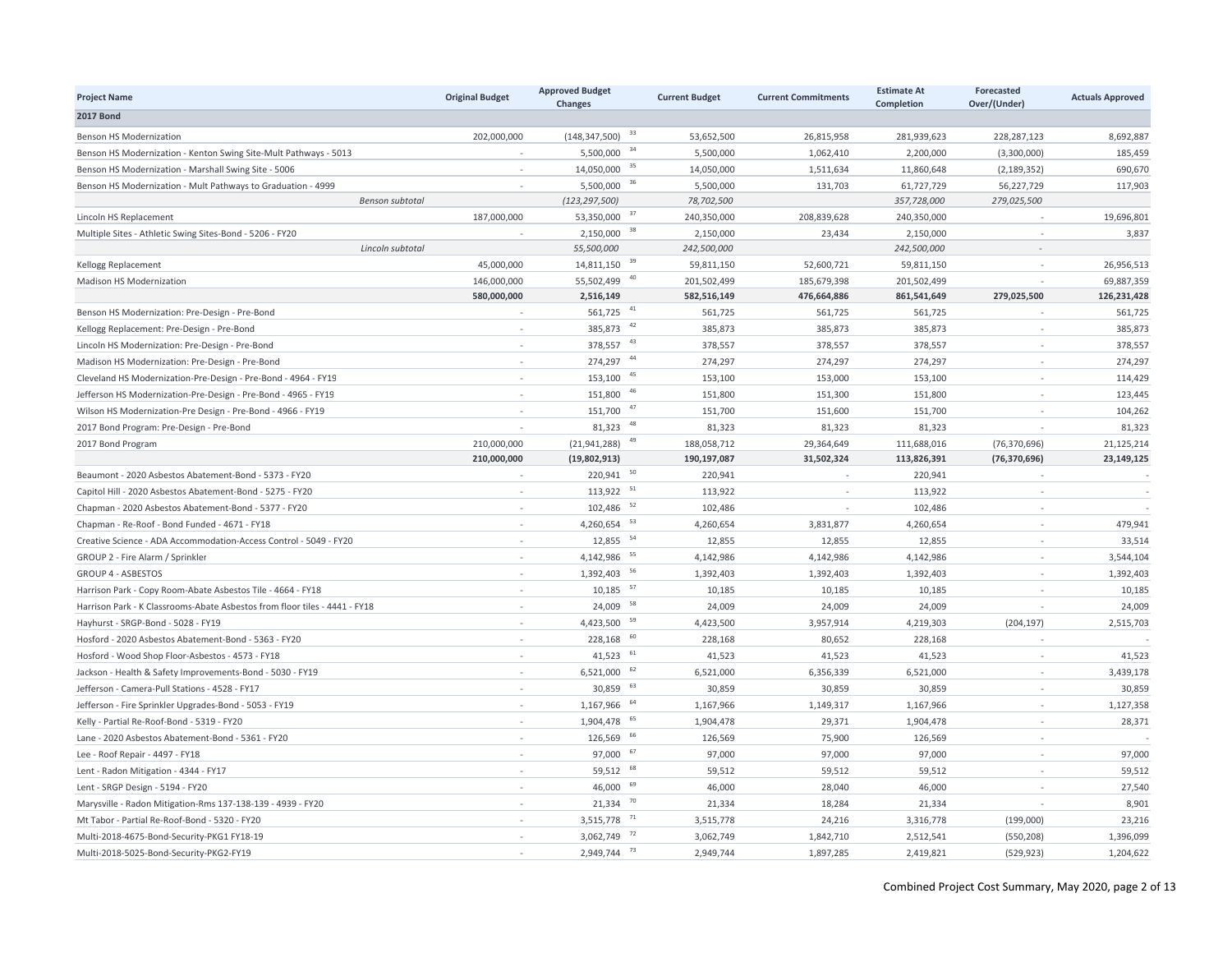| Multi-2018-5026-Bond-Security-PKG3-FY19                                     |                              | 2,962,600 74               | 2,962,600                    | 343,376                      | 4,042,731                      | 1,080,131                  | 2,112                      |
|-----------------------------------------------------------------------------|------------------------------|----------------------------|------------------------------|------------------------------|--------------------------------|----------------------------|----------------------------|
| Multiple Sites - 2018-2019 Middle School Conversions - 4586-FY18            | $\sim$                       | 32,540,735 75              | 32,540,735                   | 31,994,370                   | 32,272,370                     | (268, 365)                 | 31,959,457                 |
| Multiple Sites - Asbestos Bond Projects-2018-19 - 4923 - FY19               | $\sim$                       | 1,254,069 76               | 1,254,069                    | 1,254,069                    | 1,254,069                      | $\sim$                     | 1,254,069                  |
| Multiple Sites - Asbestos Bond Projects-2019-20 - 4924 - FY20               | $\sim$                       | 100,000 77                 | 100,000                      | 86,069                       | 100,000                        | $\sim$                     | 41,326                     |
| Multiple Sites - Day CPM Management Services - 4610 - FY18                  | $\sim$                       | 3,627,243                  | 78<br>3,627,243              | 3,602,545                    | 3,627,243                      | $\overline{\phantom{a}}$   | 1,850,679                  |
| Multiple Sites - Fire Alarm Equipment Purchase - FY15/16/17/18 - X0114      | $\sim$                       | $507,151$ <sup>79</sup>    | 507,151                      | 383,606                      | 507,151                        | $\sim$                     | 383,606                    |
| Multiple Sites - Fire Alarm Upgrades-North Group 1 - 5211 - FY20            | $\sim$                       | $1,952,500$ $80$           | 1,952,500                    | 1,761,760                    | 1,952,500                      | $\sim$                     | 18,760                     |
| Multiple Sites - Fire Alarm Upgrades-North Group 2 - 5212 - FY20            | $\sim$                       | 1,955,500                  | 81<br>1,955,500              | 1,764,763                    | 1,955,500                      | $\sim$                     | 376,563                    |
| Multiple Sites - Fire Alarm Upgrades-South Group 3 - 5213 - FY20            |                              | 1,539,763                  | 82<br>1,539,763              | 1,378,640                    | 1,539,763                      |                            | 51,479                     |
| Multiple Sites - Fire Alarm Upgrades-South Group 4 - 5214 - FY20            | $\sim$                       | 1,880,441                  | 83<br>1,880,441              |                              | 1,880,441                      | $\overline{\phantom{a}}$   |                            |
| Multiple Sites - Floor Replacement-Bond Compensible - 4565 - FY18           |                              | 124,841                    | 84<br>124.841                | 124,841                      | 124,841                        | $\sim$                     | 124,841                    |
| Multiple Sites - Health & Safety Group 1 Design - 5153 - FY20               | $\sim$                       | 919,568                    | 85<br>919,568                | 781,961                      | 919,568                        | $\sim$                     | 489,840                    |
| Multiple Sites - Health & Safety Group 2 Design - 5154 - FY20               | $\sim$                       | 86<br>1,137,400            | 1,137,400                    | 969,000                      | 1,137,400                      | $\overline{\phantom{a}}$   | 685,691                    |
| Multiple Sites - Lead in Water Repairs - 4517 - FY17                        | $\sim$                       | 7,129,459 87               | 7,129,459                    | 2,740,803                    | 7,129,459                      | $\sim$                     | 2,326,688                  |
| Multiple Sites - Lead Paint Abatement - BOND                                | $\sim$                       | 88<br>10,050,000           | 10,050,000                   | 58,191                       | 10,050,000                     | $\sim$                     | 46,980                     |
| Multiple Sites - Lead Paint Abatement - Emergency Declaration - 4284 - FY17 | $\sim$                       | 1,273,501                  | 89<br>1,273,501              | 1,273,500                    | 1,273,501                      | $\sim$                     | 1,273,500                  |
| Multiple Sites - Lead Paint Abatement - Fund 423 - 4493 - FY17              | $\sim$                       | 577,004                    | 90<br>577,004                | 577,003                      | 577,004                        | $\sim$                     | 577,003                    |
| Multiple Sites - Radon Mitigation - 4609 - FY18                             | $\sim$                       | 113,354                    | 91<br>113,354                | 113,354                      | 113,354                        | $\sim$                     | 113,354                    |
| Rigler - 2020 Asbestos Abatement-Bond - 5369 - FY20                         | $\sim$                       | 172,747 92                 | 172.747                      |                              | 172.747                        | $\sim$                     |                            |
| Rigler - Health & Safety Improvements-Bond - 5029 - FY19                    | $\sim$                       | 8,158,000 93               | 8,158,000                    | 7,675,149                    | 8,158,000                      | $\sim$                     | 6,532,906                  |
| Sitton - Health & Safety Improvements-Bond - 5027 - FY19                    | $\sim$                       | 6,746,662                  | 94<br>6,746,662              | 6,746,662                    | 6,746,662                      | ٠                          | 6,746,662                  |
| Stephenson - 2020 Asbestos Abatement-Bond - 5362 - FY20                     |                              | 154,289 95                 | 154,289                      | 55,555                       | 154,289                        |                            |                            |
| Tubman - Roof Repairs- 4584 - OSM - FY18                                    | $\sim$                       | 96<br>11,740               | 11,740                       | 9,980                        | 11,740                         | $\sim$                     | 9,980                      |
| Vestal - 2020 Asbestos Abatement-Bond - 5367 - FY20                         | $\sim$                       | 199,160                    | 97<br>199,160                |                              | 199,160                        | $\overline{\phantom{a}}$   |                            |
| Woodstock - 2020 Asbestos Abatement-Bond - 5368 - FY20                      | $\sim$                       | 250,664                    | 98<br>250,664                | $\overline{\phantom{a}}$     | 250,664                        |                            |                            |
| Woodstock - Hallway-Abate and replace floor tiles - 4738 - FY18             |                              | 8.614                      | 99<br>8,614                  | 8,614                        | 8,614                          |                            | 8,614                      |
|                                                                             | $\sim$                       | 119,823,626                | 119,823,626                  | 88,807,049                   | 119,152,065                    | (671, 561)                 | 70,358,146                 |
|                                                                             | 790,000,000<br>1,272,000,000 | 102,536,862<br>222,323,604 | 892,536,862<br>1,494,323,604 | 596,974,260<br>1,188,782,109 | 1,094,520,105<br>1,695,730,648 | 201,983,243<br>201,407,044 | 219,738,699<br>799,952,026 |
|                                                                             |                              |                            |                              |                              |                                |                            |                            |

## changes from last meeting noted in green

| <b>Budget Change Footnotes</b>                 | To / From          | Amt         |
|------------------------------------------------|--------------------|-------------|
| 1 Turf and 8th lane at Stadium Field           | Cont CSM/COO       | 1,300,000   |
| Escalation (applied to current budget)         | Cont Esc           | 5,858,911   |
| <b>Traffic Engineering Services</b>            | Program Budget     | (30,000)    |
| Transfer Admin budget from Projects to Program | Program Budget     | (2,958,859) |
| Increase Target Capacity to 1700               | <b>BOE Reserve</b> | 5,045,084   |
| Escalation (applied to BOE transfer)           | Cont Esc           | 362,367     |
| Schematic Design Approval                      | Cont Esc           | 8,297,804   |
| <b>Additional Criteria Financing</b>           | Cont CSM/COO       | 4,984,796   |
| <b>ETO Energy Modeling Assistance</b>          | new source         | 17,000      |
| <b>ETO Design Assistance</b>                   | new source         | 2,500       |
| Div 01 Document Development                    | Program Budget     | 3,375       |
| <b>SRPG</b>                                    | new source         | 1,337,218   |
| <b>Great Fields Funds</b>                      | new source         | 65,517      |
| e-Rate                                         | Cont CSM/COO       | 698,400     |
| <b>FAM Capital Funds</b>                       | <b>Fund 438</b>    | 1,091       |
| Alumni Association                             | new source         | 90,000      |
| Oregon Sport Authority                         | new source         | 75,000      |
| FHS Boosters (stadium seating)                 | new source         | 18,000      |
| Transfer from program reserve                  | <b>BOE Reserve</b> | 6,000,000   |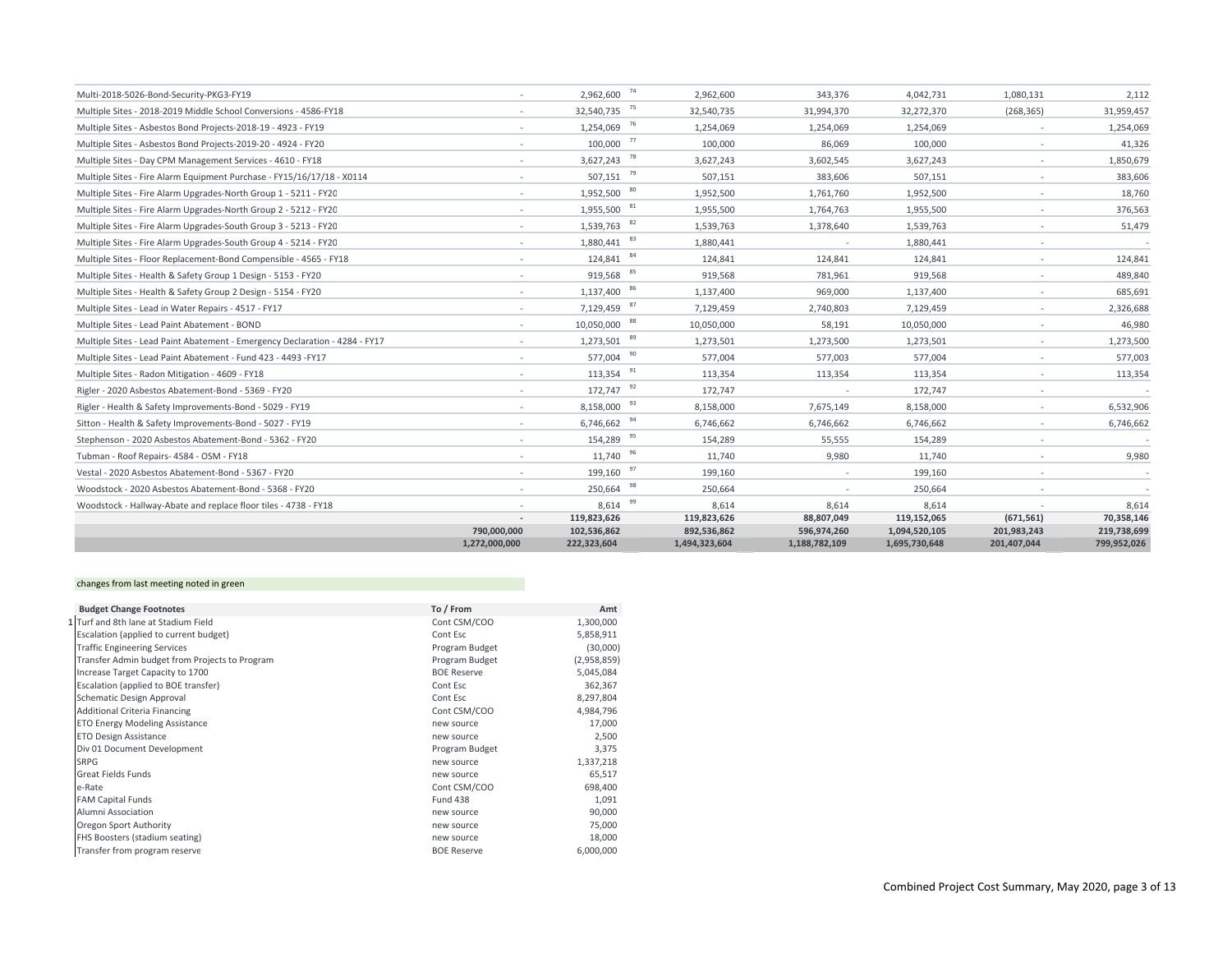| FAM Contribution for Scoreboard Upgrade                                  | new source                   | 23,091                  |                                 |
|--------------------------------------------------------------------------|------------------------------|-------------------------|---------------------------------|
| ETO Incentive                                                            | new source                   | 25,000                  |                                 |
| FAM Student Dishwasher Contribution                                      | new source                   | 3,936                   |                                 |
| ETO Incentive                                                            | new source                   | 6,480                   |                                 |
| ETO Incentive                                                            | new source                   | 39,934                  |                                 |
| <b>ETO Estimate Correction</b>                                           | removed                      | (17,000)                |                                 |
| Alumni Association refund                                                | removed                      | (529)                   |                                 |
| South Grandstand Funds                                                   | Cont CSM/COO                 | 315,315                 |                                 |
| Alumni Association                                                       | new source                   | 561                     |                                 |
| <b>ETO Incentive</b>                                                     | new source                   | 172,038                 |                                 |
| <b>ETO Incentive</b>                                                     | new source                   | 30,937                  |                                 |
| <b>RISK Contribution</b>                                                 | new source                   | 31,072                  |                                 |
| TEMPORARY BUDGET CHANGE TO FACILITATE CLOSE OUT. CORRECTION PENDING      | Cont CSM/COO                 | 100,000                 |                                 |
| ETO Incentive                                                            | new source                   | 32,786                  |                                 |
| Transfer budget for Franklin Teen Parent Playground and Franklin Repairs | Cont CSM/COO                 | (428, 245)              |                                 |
| Transfer budget back to program for reallocation to FHS spin-offs        | Cont CSM/COO                 | (627, 954)              |                                 |
|                                                                          |                              | 30,875,627              | Franklin HS Modernization       |
|                                                                          |                              |                         |                                 |
| 2 Fund Franklin Teen Parent Playground (a Franklin spin-off project)     | Cont OSM/COO                 | 170,000                 |                                 |
|                                                                          |                              | 170,000                 | Franklin Teen Parent Playground |
| 3 Fund Franklin Repairs (a Franklin spin-off project)                    | Cont OSM/COO                 | 253,600                 |                                 |
| Fund Franklin Repairs (a Franklin spin-off project)                      | Cont OSM/COO                 | 4,645                   |                                 |
|                                                                          |                              | 258,245                 | Franklin Repairs                |
|                                                                          |                              |                         |                                 |
| 3 Traffic Engineering Services                                           | Program Budget               | (30,000)                |                                 |
| Transfer Admin budget from Projects to Program                           | Program Budget               | (3, 197, 104)           |                                 |
| Increase Target Capacity to 1700                                         | <b>BOE Reserve</b>           | (6,001,949)             |                                 |
| Escalation                                                               | Cont Esc                     | 10,143,276              |                                 |
| Schematic Design Approval                                                | Cont Esc                     | 4,273,858               |                                 |
| Escalation                                                               | Cont CSM/COO                 | 12,705,525              |                                 |
| Additional Criteria Financing                                            | Cont CSM/COO                 | 4,984,796               |                                 |
| e-Rate                                                                   | Cont CSM/COO                 | 676,350                 |                                 |
| Schematic Design Approval                                                | Cont CSM/COO                 | 5,000,000               |                                 |
| <b>ETO Design Assistance</b><br><b>ETO Incentive</b>                     | new source                   | 2,500                   |                                 |
| SRGP                                                                     | new source                   | 1,700                   |                                 |
| Additional Budget to Complete                                            | new source<br>Program Budget | 3,000,000<br>26,890,507 |                                 |
| ETO Incentive                                                            | new source                   | 517                     |                                 |
| Additional Budget to Complete                                            | <b>BOE Reserve</b>           | 4,000,000               |                                 |
| Transfer PBOT Costs into GHS                                             | Cont CSM/COO                 | 900,705                 |                                 |
| Additional Budget to Complete                                            | Program Budget               | 3,300,000               |                                 |
| Move Contingency-COO to Grant DA001                                      | Cont CSM/COO                 | 3,806,750               |                                 |
| ETO Incentive                                                            | new source                   | 176,057                 |                                 |
| Transfer budget for Grant Batting Cages (a Grant spin-off project)       | <b>Grant Batting Cages</b>   | (40,000)                |                                 |
|                                                                          |                              | 70,593,488              | <b>Grant HS Modernization</b>   |
| 5 Transfer budget for Grant Batting Cages (a Grant spin-off project)     | Grant HS Mod                 | 40,000                  |                                 |
|                                                                          |                              | 40,000                  |                                 |
|                                                                          |                              |                         | <b>Grant Batting Cages</b>      |
| 6 Transfer Budget for GHS "Bowl" Planning                                | Cont CSM/COO                 | 250,000                 |                                 |
|                                                                          |                              | 250,000                 | <b>Grant Bowl Improvements</b>  |
| 7 Escalation (applied to current budget)                                 | Cont Esc                     | 4,625,345               |                                 |
| <b>Traffic Engineering Services</b>                                      | Program Budget               | (30,000)                |                                 |
| Transfer Admin budget from Projects to Program                           | Program Budget               | (2,469,033)             |                                 |
| Increase Target Capacity to 1700                                         | <b>BOE Reserve</b>           | 10,956,865              |                                 |
| Escalation (applied to BOE transfer)                                     | Cont Esc                     | 740,882                 |                                 |
| Schematic Design Approval                                                | Cont Esc                     | 7,954,266               |                                 |
| <b>Additional Criteria Financing</b>                                     | Cont CSM/COO                 | 2,000,261               |                                 |
|                                                                          |                              |                         |                                 |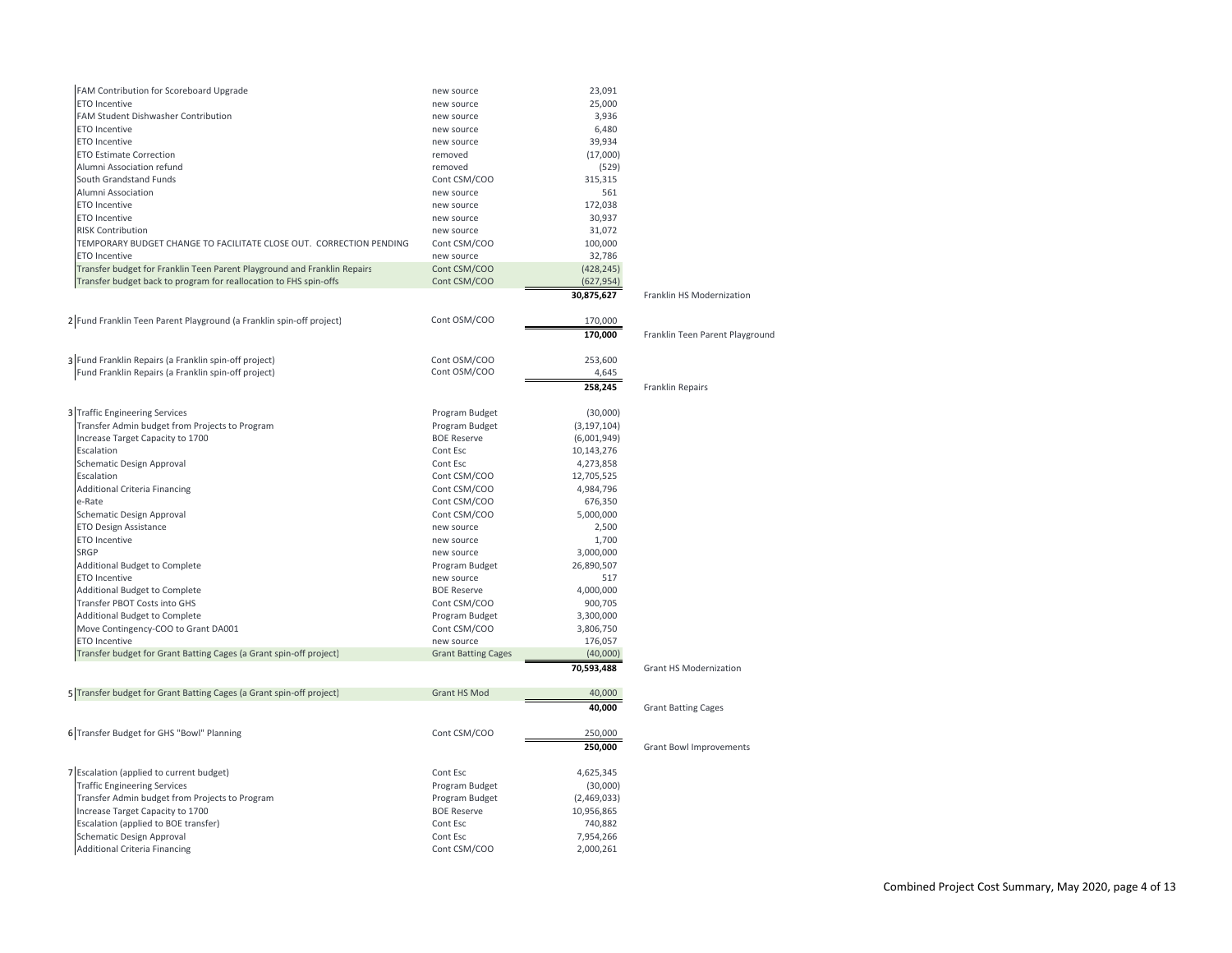| Swing Site                                                                            | Swing & Trans            | 2,594,000   |                            |
|---------------------------------------------------------------------------------------|--------------------------|-------------|----------------------------|
| e-Rate                                                                                | Cont CSM/COO             | 426,150     |                            |
| <b>Additional Swing Budget</b>                                                        | Cont CSM/COO             | 1,400,000   |                            |
| ETO Design Assistance                                                                 | new source               | 25,000      |                            |
| Transfer "first" portion of Maker Space Budget                                        | <b>Bond Premium</b>      | 2,196,359   |                            |
| <b>QZAB Funding</b>                                                                   | new source               | 4,000,000   |                            |
| <b>ETO Design Assistance</b>                                                          | new source               | 96,477      |                            |
| ETO Incentive                                                                         | new source               | 327,349     |                            |
| Transfer final portion of Maker Space Budget                                          | <b>Bond Premium</b>      | 2,803,641   |                            |
| <b>ETO Incentive</b>                                                                  | new source               | 20,013      |                            |
| Mobile Medical Clinic Sale Proceeds                                                   | new source               | 625,000     |                            |
| Transfer Unused Maker Space Budget back to Program                                    | Cont CSM/COO             | (4,824,656) |                            |
| Transfer budget for strategic plan design for RHS Phase IV                            | Roosevelt Ph IV          | (115,000)   |                            |
| Transfer budget for Roosevelt window assessment                                       | Roosevelt Windows        | (100,000)   |                            |
| Transfer budget for Roosevelt window design                                           | <b>Roosevelt Windows</b> | (100,000)   |                            |
| Transfer budget for Roosevelt window construction                                     | <b>Roosevelt Windows</b> | (785, 882)  |                            |
|                                                                                       |                          | 32,367,036  | Roosevelt HS Modernization |
| 8 Modular Relocation Cost                                                             | Cont CSM/COO             | 186,749     |                            |
|                                                                                       |                          | 186,749     | <b>RHS Modulars</b>        |
| 9 Transfer budget for strategic plan design for RHS Phase IV                          | Roosevelt HS Mod         | 115,000     |                            |
| Transfer budget for full project per BOE                                              | Cont CSM/COO             | 4,500,000   |                            |
|                                                                                       |                          | 4,615,000   | RHS Phase IV               |
|                                                                                       |                          |             |                            |
| 10 Transfer budget for Roosevelt window assessment                                    | Roosevelt HS Mod         | 100,000     |                            |
| Window design                                                                         | Roosevelt HS Mod         | 100,000     |                            |
| <b>Construction funds</b>                                                             | Roosevelt HS Mod         | 785,882     |                            |
| Construction funds. To be re-paid by RHS Mod when project close-out complete.         | Cont CSM/COO             | 208,000     |                            |
|                                                                                       |                          | 1,193,882   | RHS Window Replacement     |
| 11 Traffic Engineering Services                                                       | Program Budget           | (30,000)    |                            |
| Transfer Admin budget from Projects to Program                                        | Program Budget           | (979, 657)  |                            |
| Swing Site Funding (portable classrooms)                                              | Swing & Trans            | 620,000     |                            |
| Concordia University (design contract)                                                | new source               | 114,738     |                            |
| Escalation                                                                            | Cont Esc                 | 2,418,588   |                            |
| Swing Site Evaluation                                                                 | Swing & Trans            | 36,000      |                            |
| Concordia University contribution                                                     | new source               | 15,510,000  |                            |
| Concordia University reconsiliation                                                   | out of program           | (114, 738)  |                            |
| e-Rate                                                                                | Cont CSM/COO             | 229,950     |                            |
| Schematic Design Budget                                                               | Cont CSM/COO             | 4,000,000   |                            |
| Concordia University contribution                                                     | new source               | 29,710      |                            |
| Correction to CU contribution                                                         | removed source           | (29, 710)   |                            |
| Transfer moving budget                                                                | Cont CSM/COO             | 371,521     |                            |
| Additional Moving Costs from Tubman                                                   | Cont CSM/COO             | 28,928      |                            |
| Additional Budget to Complete                                                         | <b>Fund 424</b>          | 450,000     |                            |
| ETO Incentive                                                                         | new source               | 85,834      |                            |
| <b>ETO Incentive</b>                                                                  | new source               | 26,296      |                            |
| Allocate taxable interest                                                             | new source               | 82,554      |                            |
| TEMPORARY BUDGET CHANGE TO FACILITATE CLOSE OUT. CORRECTION ENTRY PENDII Cont CSM/COO |                          | 50,000      |                            |
| Move Budget to Faubion Add-Ons                                                        |                          | (25,000)    |                            |
|                                                                                       |                          | 22,875,014  | <b>Faubion Replacement</b> |
| 12 Transfer Budget to Faubion Add-Ons                                                 | Cont CSM/COO             | 100,000     |                            |
| <b>Budget increase for Faubion Construction</b>                                       | Cont CSM/COO             | 25,000      |                            |
|                                                                                       |                          | 125,000     | Faubion Add-Ons            |
| 13 State Rehabilitation Grant Program (SRGP)                                          | <b>Fund 438</b>          | 1,500,000   |                            |
| SRGP PPS contribution                                                                 | <b>Fund 405</b>          | 85,068      |                            |
| Budget adjustment (Contingency - COO)                                                 | Cont CSM/COO             | 2,223,190   |                            |
|                                                                                       |                          |             |                            |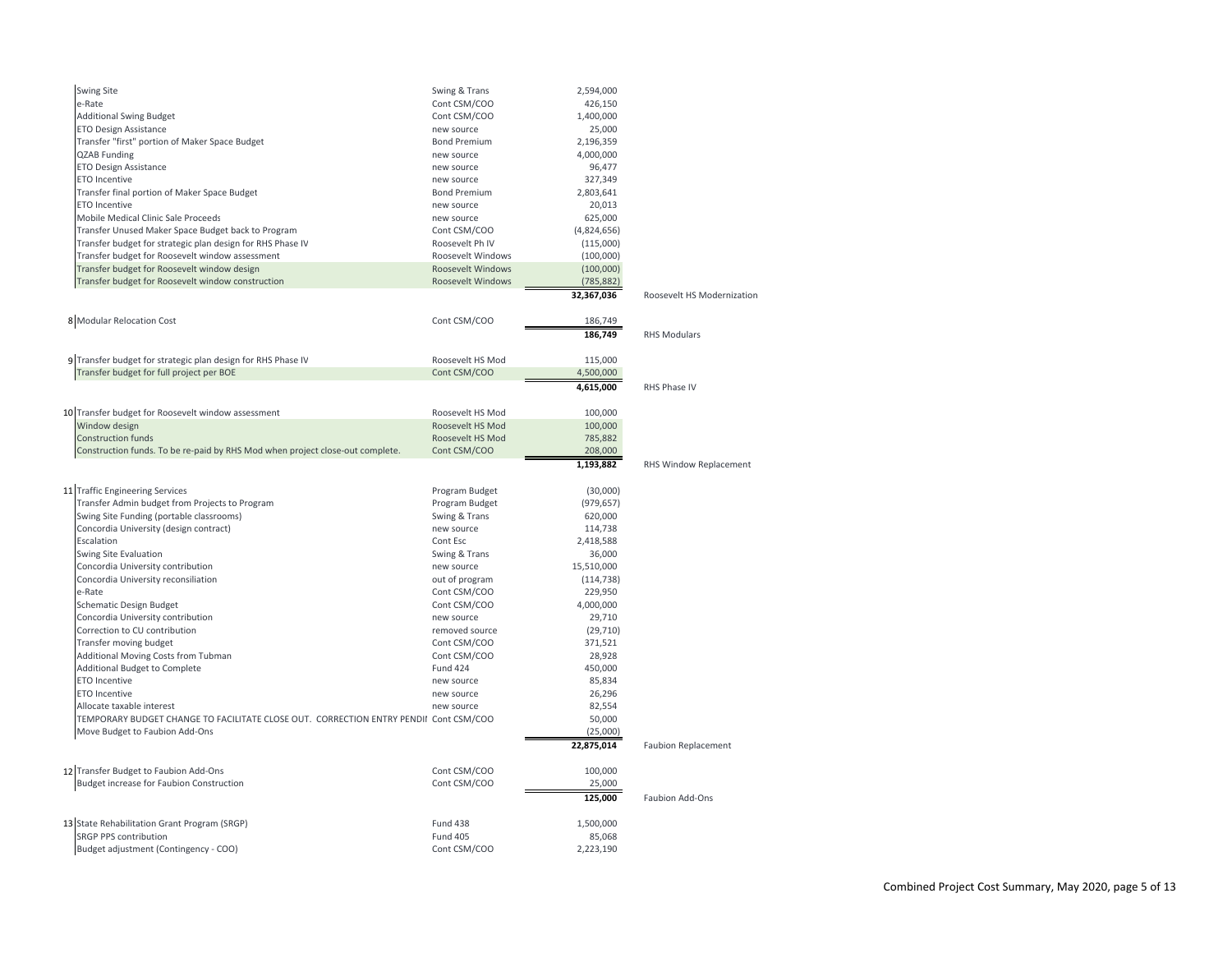| <b>FAM Capital Funds</b>                       | <b>Fund 438</b>          | 4,010              |                   |
|------------------------------------------------|--------------------------|--------------------|-------------------|
| <b>FAM Capital Funds</b>                       | Fund 438                 | 448                |                   |
| Add Fund 405 Funds                             | <b>Fund 405</b>          | 546,441            |                   |
| Offset Fund 405 Funds via "roof" fund source   | Cont CSM/COO             | (546, 441)         |                   |
| Increase scope (Ockley Green SL)               | Cont CSM/COO             | 115,278            |                   |
| Energy Conservation (SB1149)                   | <b>Fund 435</b>          | 21,000             |                   |
| Solar roof study                               | Cont CSM/COO             | 32,350             |                   |
| Transfer Admin budget from Projects to Program | Program Budget           | (385, 977)         |                   |
| Fund 405 reconciliation                        | Cont CSM/COO             | 62,560             |                   |
| Fund 405 reconciliation                        | out of program           | (62, 560)          |                   |
| Transfer budget savings                        | Cont CSM/COO             | (1,000,000)        |                   |
| Transfer budget savings                        | Cont CSM/COO             | (93, 537)          |                   |
| Transfer budget savings                        | Cont CSM/COO             | (6, 161)           |                   |
|                                                |                          | 2,495,669          | IP 2013           |
| 14 Reallocation of IP scope of work            | Cont CSM/COO             | (13, 558, 581)     |                   |
| Reallocation of IP scope of work               | Cont CSM/COO             | 14,938,982         |                   |
| Solar roof study                               | Cont CSM/COO             | 67,135             |                   |
| <b>Escalation allocation</b>                   | Cont Escalation          | 493,462            |                   |
| Transfer Admin budget from Projects to Program | Program Budget           | (604, 195)         |                   |
| Add SB1149 funds                               | new resources            | 780,810            |                   |
| Add Beach elevator scope                       | Cont CSM/COO             | 411,036            |                   |
| Escalation                                     | Cont Esc                 | 58,029             |                   |
| Construction bids                              | Cont CSM/COO             | 3,000,000          |                   |
| Transfer budget savings                        | Cont CSM/COO             | (1,100,000)        |                   |
| Project Close Out                              | Cont CSM/COO             | (295, 011)         |                   |
|                                                |                          | 4,191,667          | IP 2014           |
| 15 Reallocation of IP scope of work            | Cont CSM/COO             | (13,521,066)       |                   |
| Reallocation of IP scope of work               | Cont CSM/COO             | 13,887,403         |                   |
| Transfer Admin budget from Projects to Program | Program Budget           | (559, 361)         |                   |
| Remove Beach elevator scope                    | Cont CSM/COO             | (411, 036)         |                   |
| Reallocation of IP scope of work               | Cont CSM/COO             | (12, 917, 006)     |                   |
| Reallocation of IP scope of work               | Cont CSM/COO             | 11,803,551         |                   |
| Escalation                                     | Cont Esc                 | 733,908            |                   |
| Add SB1149 funds                               | new resources            | 804,205            |                   |
| FAM - skylights                                | new resources            | 60,000             |                   |
| Verizon design support                         | new resources            | 7,478              |                   |
| <b>Fall Protection Design</b>                  | new resources            | 39,000             |                   |
| Transfer budget to cover unforeseen costs      | Cont CSM/COO             | 175,000            |                   |
|                                                |                          | 102,076            | IP 2015           |
| 16 Initial project set up                      | Cont CSM/COO             | 1,122,050          |                   |
| Escalation                                     | Cont Esc                 | 122,477            |                   |
| Construction bid delta                         | Cont CSM/COO             | 400,000            |                   |
| Project Close Out                              | Cont CSM/COO             | (125, 829)         |                   |
|                                                |                          | 1,518,698          | IP 2015 Maplewood |
|                                                |                          |                    |                   |
| 17 Reallocation of IP scope of work            | Cont CSM/COO             | 2,048,500          |                   |
| Reallocation of IP scope of work<br>Escalation | Cont CSM/COO<br>Cont Esc | 382,134<br>151,129 |                   |
| Remove Holladay Annex scope                    | Cont CSM/COO             | (39,610)           |                   |
| Project Close Out                              | Cont CSM/COO             | (484, 467)         |                   |
|                                                |                          | 2,057,686          | IP 2015 SCI       |
|                                                |                          |                    |                   |
| 18 Reduced scope (Ockley Green SL)             | Science Labs             | (115, 278)         |                   |
| Reallocation of IP scope of work               | Cont CSM/COO             | (15, 159, 159)     |                   |
| Reallocation of IP scope of work               | Cont CSM/COO             | 7,483,385          |                   |
| Transfer Admin budget from Projects to Program | Program Budget           | (301, 418)         |                   |
| Reallocation of IP scope of work               | Cont CSM/COO             | (7, 181, 967)      |                   |
| Reallocation of IP scope of work               | Cont CSM/COO             | 12,319,254         |                   |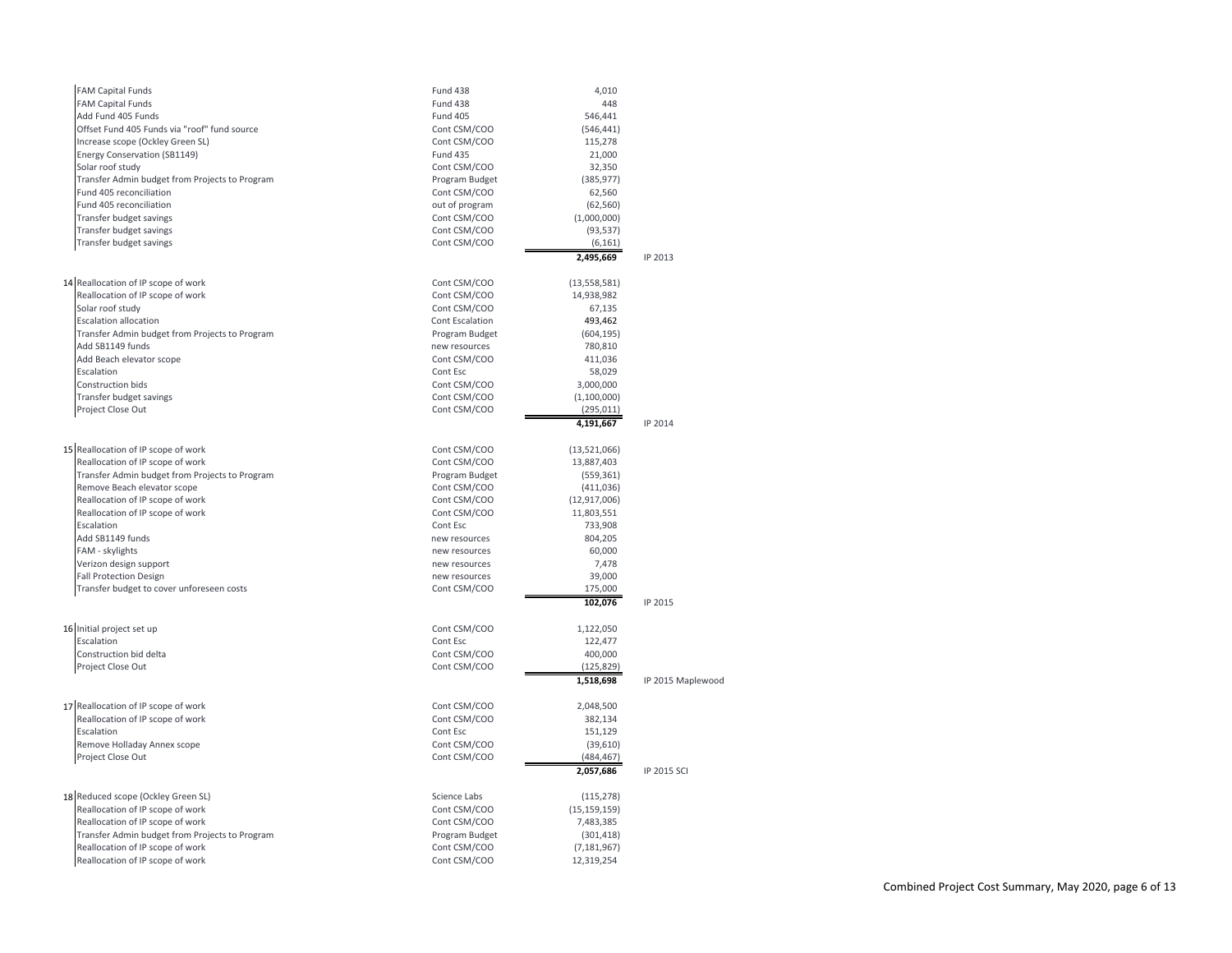| Reallocation of IP scope of work                         |                                                                          | Cont CSM/COO                   | (12, 319, 254)           |                  |  |
|----------------------------------------------------------|--------------------------------------------------------------------------|--------------------------------|--------------------------|------------------|--|
| Reallocation of IP scope of work                         |                                                                          | Cont CSM/COO                   | 11,439,840               |                  |  |
| Escalation                                               |                                                                          | Cont CSM/COO                   | 1,950,943                |                  |  |
| Grout window restoration                                 |                                                                          | Cont CSM/COO                   | 175,000                  |                  |  |
| Construction bid delta                                   |                                                                          | Cont CSM/COO                   | 2,500,000                |                  |  |
|                                                          | Transfer funds to cover anticipated expenses                             | Cont CSM/COO                   | 175,000                  |                  |  |
|                                                          | Transfer funds to cover anticipated expenses                             | Cont CSM/COO                   | 150,000                  |                  |  |
|                                                          | Transfer funds to cover anticipated expenses                             | Cont CSM/COO                   | 270,000                  |                  |  |
|                                                          |                                                                          |                                | 1,386,346                | IP 2016          |  |
|                                                          |                                                                          |                                |                          |                  |  |
| 19 Reallocation of IP scope of work                      |                                                                          | Cont CSM/COO                   | (6,796,708)              |                  |  |
| Reallocation of IP scope of work                         |                                                                          | Cont CSM/COO                   | 13,782,466               |                  |  |
|                                                          | Transfer Admin budget from Projects to Program                           | Program Budget                 | (555, 134)               |                  |  |
| Reallocation of IP scope of work                         |                                                                          | Cont CSM/COO                   | (13, 227, 332)           |                  |  |
| Reallocation of IP scope of work                         |                                                                          | Cont CSM/COO                   | 10,192,356               |                  |  |
| Removed Maplewood Roof Scope                             |                                                                          | Cont CSM/COO                   | (1, 122, 050)            |                  |  |
| Reallocation of IP scope of work                         |                                                                          | Cont CSM/COO                   | (9,070,306)              |                  |  |
| Reallocation of IP scope of work                         |                                                                          | Cont CSM/COO                   | 10,225,934               |                  |  |
| Add SRGP Funds - Lewis                                   |                                                                          | new source                     | 333,621                  |                  |  |
| Transfer fall protection budget                          |                                                                          | Cont CSM/COO                   | 1,000,000                |                  |  |
| Remove Benson scope of work                              |                                                                          | Cont CSM/COO                   | (1,326,691)              |                  |  |
|                                                          | Remove (original) SRGP Funds - Lewis                                     | remove                         | (333, 621)               |                  |  |
| Add (new) SRGP Funds - Lewis                             |                                                                          | new source                     | 1,500,000                |                  |  |
|                                                          | Remove scope of "postponed" work                                         | Cont CSM/COO                   | (8, 243, 934)            |                  |  |
|                                                          | Transfer 2017 Bond H&S Scope of work                                     | H&S                            | 38,212,384               |                  |  |
|                                                          | Add Budget to Cover Lewis Seismic Work                                   | Cont CSM/COO                   | 100,000                  |                  |  |
| Transfer to Winterhaven                                  |                                                                          | H&S                            | (11,068,781)             |                  |  |
| Tranfser from Program To Project                         |                                                                          | Cont CSM/COO                   | 80,000                   |                  |  |
| <b>Transfer from Asbestos</b>                            |                                                                          | H&S                            | 449,194                  |                  |  |
| Program Add to Roofing                                   |                                                                          | Cont CSM/COO                   | 30,000                   |                  |  |
|                                                          |                                                                          |                                |                          |                  |  |
| Transfer Roof to Rigler & Jackson                        |                                                                          | H&S                            | (9, 199, 104)            |                  |  |
| Request for DS100 Funds                                  |                                                                          | H&S                            | 359,334                  |                  |  |
| Request for DS100 Funds                                  |                                                                          | Cont CSM/COO                   | 35,000                   |                  |  |
|                                                          | Transfer from Asbestos & Roofing for Jackson, from Fire Al/Sp for Rigler | H&S                            | 166,721                  |                  |  |
|                                                          |                                                                          |                                | 15.523.349               | <b>GROUP 3</b>   |  |
|                                                          |                                                                          |                                |                          |                  |  |
| 20 Reallocation of IP scope of work                      |                                                                          | Cont CSM/COO                   | (9,062,120)              |                  |  |
| Reallocation of IP scope of work                         |                                                                          | Cont CSM/COO                   | 8,005,396                |                  |  |
| Reallocation of IP scope of work                         | Transfer Admin budget from Projects to Program                           | Program Budget<br>Cont CSM/COO | (322, 444)               |                  |  |
|                                                          |                                                                          |                                | (7,682,952)              |                  |  |
| Reallocation of IP scope of work<br>Reduce scope of work |                                                                          | Cont CSM/COO<br>Cont CSM/COO   | 2,314,069<br>(1,785,187) |                  |  |
| Reallocation of IP scope of work                         |                                                                          | Cont CSM/COO                   | (528, 882)               |                  |  |
| Reallocation of IP scope of work                         |                                                                          | Cont CSM/COO                   | 642,311                  |                  |  |
| Add Benson scope of work                                 |                                                                          | Cont CSM/COO                   | 1,326,691                |                  |  |
| Remove all Funding                                       |                                                                          | Cont CSM/COO                   | (1,969,002)              |                  |  |
|                                                          |                                                                          |                                | (9,062,120)              | IP 2018          |  |
|                                                          |                                                                          |                                |                          |                  |  |
| 21 Reallocation of IP scope of work                      |                                                                          | Cont CSM/COO                   | 1,949,393                |                  |  |
| Reduce scope of work                                     |                                                                          | Cont CSM/COO                   | (1, 285, 755)            |                  |  |
| Reallocation of IP scope of work                         |                                                                          | Cont CSM/COO                   | (663, 638)               |                  |  |
| Reallocation of IP scope of work                         |                                                                          | Cont CSM/COO                   | 273,995                  |                  |  |
| Remove all Funding                                       |                                                                          | Cont CSM/COO                   | (273, 995)               |                  |  |
|                                                          |                                                                          |                                |                          | IP 2019          |  |
|                                                          |                                                                          |                                |                          |                  |  |
| 22 Traffic Engineering Services                          |                                                                          | Program Budget                 | (30,000)                 |                  |  |
| Consolidate master planning                              |                                                                          | Cont CSM/COO                   | 161,667                  |                  |  |
| Master Planning budget increase                          |                                                                          | Cont CSM/COO                   | 176,666                  |                  |  |
| Project Closeout                                         |                                                                          | Cont CSM/COO                   | (101, 358)<br>206,975    | <b>MP Benson</b> |  |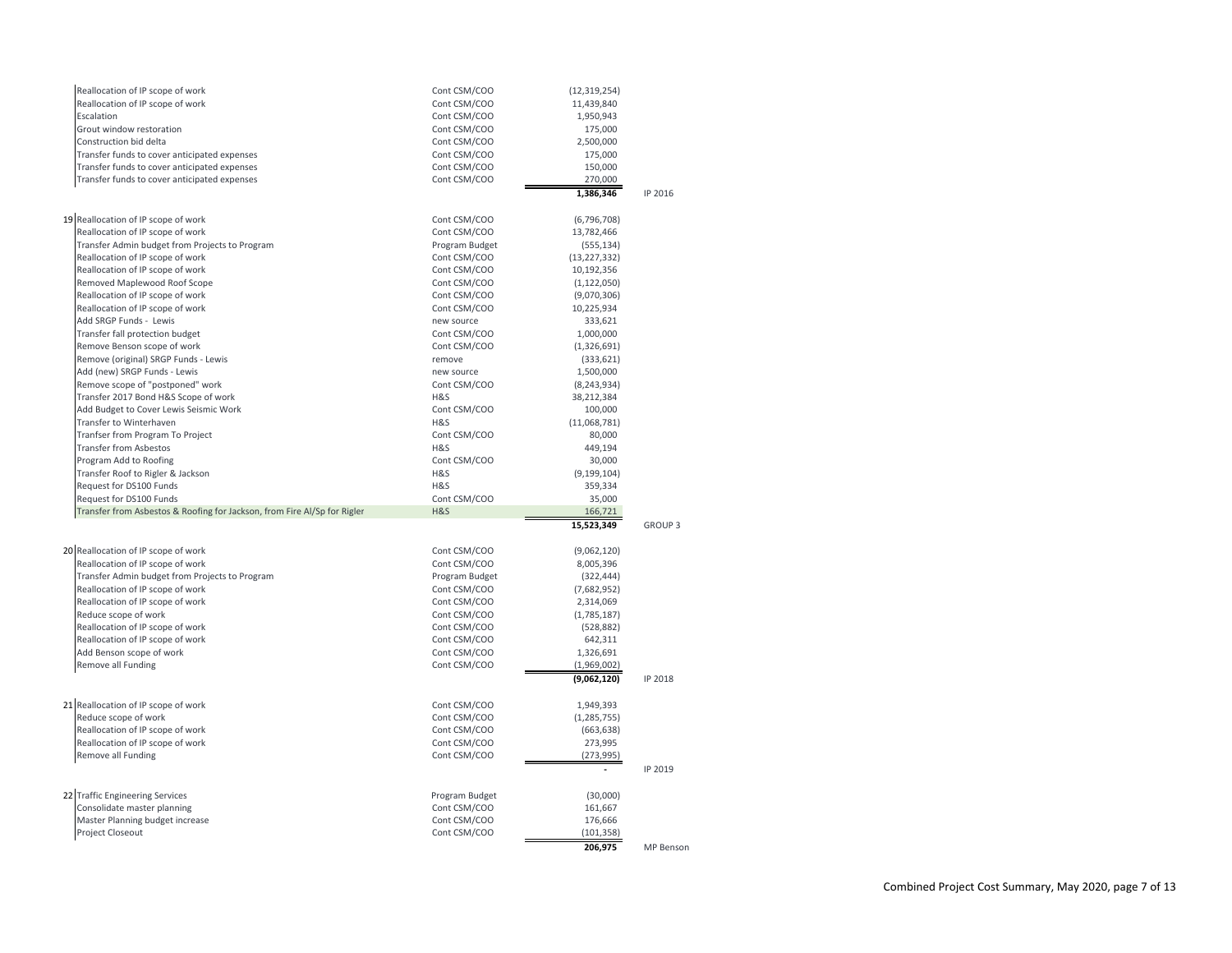| 23 Traffic Engineering Services<br>Consolidate master planning                    | Program Budget<br>Cont CSM/COO | (30,000)<br>(161, 667)   |                       |
|-----------------------------------------------------------------------------------|--------------------------------|--------------------------|-----------------------|
|                                                                                   |                                | (191, 667)               | MP Cleveland          |
| 24 Traffic Engineering Services                                                   | Program Budget                 | (30,000)                 |                       |
| Consolidate master planning                                                       | Cont CSM/COO                   | (161, 667)               |                       |
|                                                                                   |                                | (191, 667)               | MP Jefferson          |
| 25 Traffic Engineering Services                                                   | Program Budget                 | (30,000)                 |                       |
| Consolidate master planning                                                       | Cont CSM/COO                   | 161,667                  |                       |
| Master Planning budget increase                                                   | Cont CSM/COO                   | 76,666                   |                       |
| Project Closeout                                                                  | Cont CSM/COO                   | (42, 906)                |                       |
|                                                                                   |                                | 165,427                  | MP Lincoln            |
| 26 Traffic Engineering Services                                                   | Program Budget                 | (30,000)                 |                       |
| Consolidate master planning                                                       | Cont CSM/COO                   | 161,667                  |                       |
| Master Planning budget increase                                                   | Cont CSM/COO<br>Cont CSM/COO   | 76,666                   |                       |
| Move unused funding to COO Contingency                                            |                                | (75, 920)                |                       |
|                                                                                   |                                | 132,413                  | <b>MP</b> Madison     |
| 27 Traffic Engineering Services                                                   | Program Budget                 | (30,000)                 |                       |
| Consolidate master planning                                                       | Cont CSM/COO                   | (161, 667)               |                       |
|                                                                                   |                                | (191, 667)               | MP Wilson             |
| 28 Allocate budget to project (Marshall)                                          | Swing & Trans                  | 4,000,000                |                       |
| Reduce budget to remove field improvements                                        | Swing & Trans                  | (1,500,000)              |                       |
| Allocate budget to project (Marshall)                                             | Swing & Trans                  | 1,500,000                |                       |
| ETO funds                                                                         | new resource                   | 9,080                    |                       |
| Allocate budget to cover current costs                                            | Cont CSM/COO                   | 350,000                  |                       |
| Allocate budget to cover current costs                                            | Cont CSM/COO                   | 250,000                  |                       |
| Project Closeout<br>Project Closeout                                              | Cont CSM/COO<br>Cont CSM/COO   | (529, 885)<br>(9,092)    |                       |
|                                                                                   |                                | 4,070,103                | <b>Marshall Swing</b> |
|                                                                                   |                                |                          |                       |
| 29 Initial project set up                                                         | Swing & Trans                  | 2,300,000                |                       |
| <b>Fire Sprinklers</b>                                                            | new resoure                    | 35,000                   |                       |
| Transfer moving budget<br>Project Closeout                                        | Cont CSM/COO<br>Cont CSM/COO   | (371, 521)               |                       |
|                                                                                   |                                | (798, 703)<br>1,164,776  | <b>Tubman Swing</b>   |
|                                                                                   |                                |                          |                       |
| 30 Allocate budget to project (Marshall)                                          | Marshall                       | (4,000,000)              |                       |
| Reduce budget to remove field improvements                                        | Marshall                       | 1,500,000                |                       |
| Swing Site Funding (portable classrooms)<br>Allocate budget to project (Marshall) | Faubion<br>Marshall            | (620,000)<br>(1,500,000) |                       |
| Swing Site Evaluation                                                             | Faubion                        | (36,000)                 |                       |
| Allocate budget to project (Tubman)                                               | Tubman                         | (2,300,000)              |                       |
| Allocate budget to project (RHS)                                                  | Roosevelt                      | (2,594,000)              |                       |
|                                                                                   |                                | (9,550,000)              | <b>Swing Sites</b>    |
| 31 Educational Specification                                                      | <b>Fund 405</b>                | 300,000                  |                       |
| Project Close Out                                                                 | Cont CSM/COO                   | (24, 832)                |                       |
|                                                                                   |                                | 275,168                  | Ed Spec               |
| 32 see 2012 Bond Program Budget Detail on next page                               |                                | (57,866,530)             | 2012 Bond             |
|                                                                                   |                                |                          |                       |
| 33 Transfer Funds for Middle School Conversion (Resolution 5632)                  | Middle School Convers          | (3,793,310)              |                       |
| Transfer Funds per Master Plan Approval (LHS & MHS)                               | Cont CSM/COO                   | (116,086,619)            |                       |
| Transfer Funds to Support Kellogg                                                 | Cont CSM/COO                   | (14, 797, 500)           |                       |
| CET funds per BOE Resolution 5737                                                 | new source                     | 11,379,929               |                       |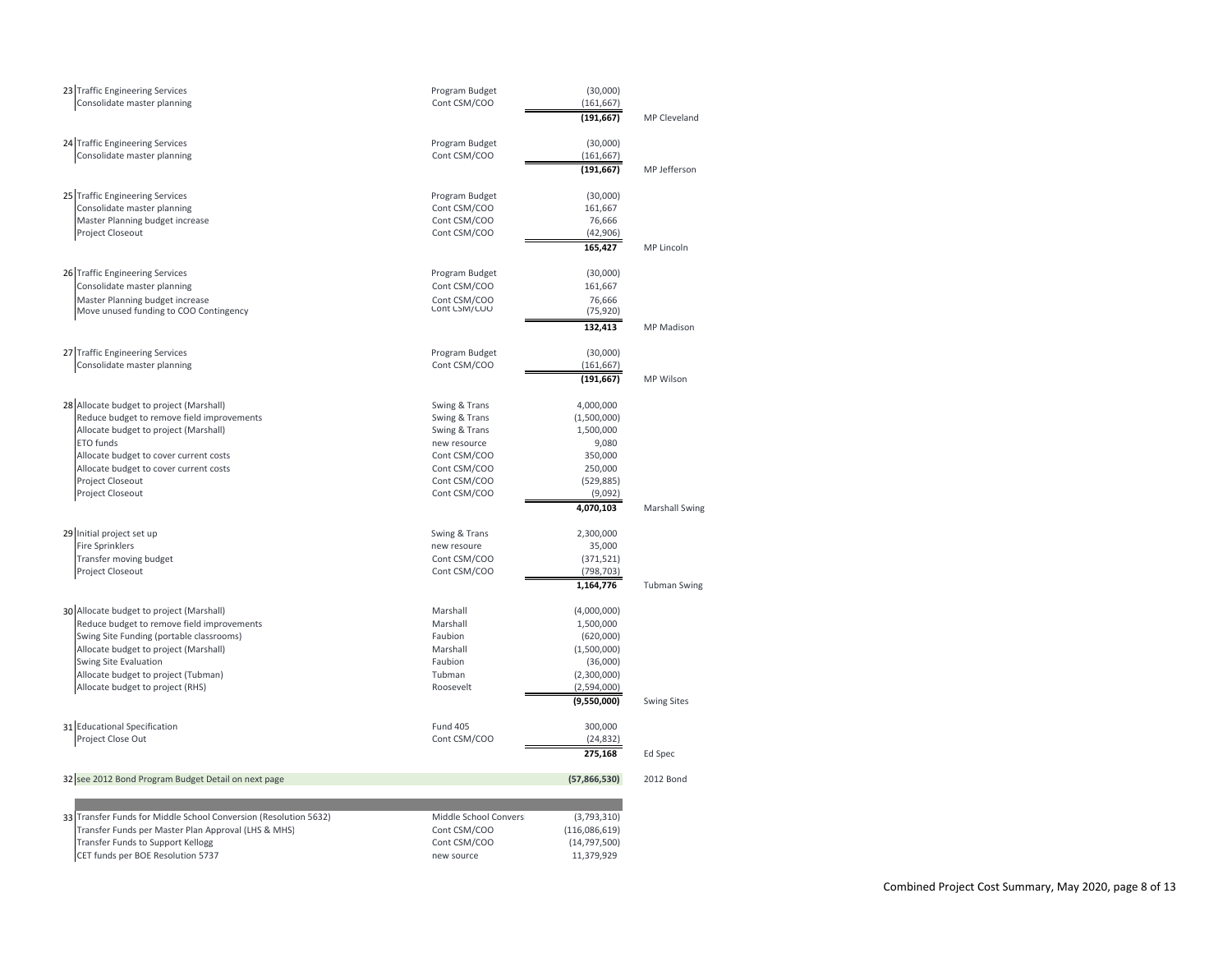| Transfer Benson funds to break out Kenton Swing into separate eBuilder project<br>Transfer Benson funds to break out Marshall Swing into separate eB project<br>Transfer Benson funds to break out MPG into separate eBuilder project | Benson: Kenton Swing<br>Benson: Marshall Swing<br>Benson: MPG | (5,500,000)<br>(14,050,000)<br>(5,500,000) |                          |
|---------------------------------------------------------------------------------------------------------------------------------------------------------------------------------------------------------------------------------------|---------------------------------------------------------------|--------------------------------------------|--------------------------|
|                                                                                                                                                                                                                                       |                                                               | (148, 347, 500)                            | Benson Mod               |
| 34 Transfer Benson funds to break out Kenton Swing into separate eBuilder project                                                                                                                                                     | Benson Mod                                                    | 5,500,000                                  |                          |
|                                                                                                                                                                                                                                       |                                                               | 5,500,000                                  | Benson: Kenton Swing     |
| 35 Transfer Benson funds to break out Marshall Swing into separate eB project                                                                                                                                                         | <b>Benson Mod</b>                                             | 14,050,000                                 |                          |
|                                                                                                                                                                                                                                       |                                                               | 14,050,000                                 | Benson: Marshall Swing   |
| 36 Transfer Benson funds to break out MPG into separate eBuilder project                                                                                                                                                              | <b>Benson Mod</b>                                             | 5,500,000                                  |                          |
|                                                                                                                                                                                                                                       |                                                               | 5,500,000                                  | Benson: MPG              |
| 37 Transfer Funds for Middle School Converstion (Resolution 5632)                                                                                                                                                                     | Middle School Convers                                         | (3,793,310)                                |                          |
| Transfer Funds per Master Plan Approval                                                                                                                                                                                               | Cont CSM/COO                                                  | 59,293,310                                 |                          |
| Split out Athletic Swing Sites to separate eBuilder project                                                                                                                                                                           | <b>Athletic Swing Sites</b>                                   | (2, 150, 000)                              |                          |
|                                                                                                                                                                                                                                       |                                                               | 53,350,000                                 | Lincoln HS Replace       |
| 38 Split out LHS Athletic Swing Sites into separate eBuilder project                                                                                                                                                                  | Lincoln HS Replace                                            | 2,150,000                                  |                          |
|                                                                                                                                                                                                                                       |                                                               | 2,150,000                                  | LHS Athletic Swing Sites |
| 39 ETO Incentive                                                                                                                                                                                                                      | new source                                                    | 2,500                                      |                          |
| <b>Transfer Additional Budget</b>                                                                                                                                                                                                     | Cont CSM/COO                                                  | 14,797,500                                 |                          |
| <b>ETO Incentive</b>                                                                                                                                                                                                                  | new source                                                    | 11,150                                     |                          |
|                                                                                                                                                                                                                                       |                                                               | 14,811,150                                 | Kellogg MS Replace       |
| 40 Transfer Funds for Middle School Converstion (Resolution 5632)                                                                                                                                                                     | Middle School Convers                                         | (3,793,310)                                |                          |
| Transfer Funds per Master Plan Approval                                                                                                                                                                                               | Cont CSM/COO                                                  | 56,793,309                                 |                          |
| Madison ETO                                                                                                                                                                                                                           | new source                                                    | 2,500                                      |                          |
| Madison SRGP                                                                                                                                                                                                                          | new source                                                    | 2,500,000<br>55,502,499                    | Madison HS Mod           |
|                                                                                                                                                                                                                                       |                                                               |                                            |                          |
| 41 Initial Budget<br>Project Closeout                                                                                                                                                                                                 | General Fund (Fund 42<br>General Fund (Fund 42                | 800,000<br>(238, 275)                      |                          |
|                                                                                                                                                                                                                                       |                                                               | 561,725                                    | <b>Benson Pre-Des</b>    |
|                                                                                                                                                                                                                                       |                                                               |                                            |                          |
| 42 Initial Budget<br>Project Closeout                                                                                                                                                                                                 | General Fund (Fund 42<br>General Fund (Fund 42                | 400.000<br>(14, 127)                       |                          |
|                                                                                                                                                                                                                                       |                                                               | 385.873                                    | Kellogg Pre-Des          |
| 43 Initial Budget                                                                                                                                                                                                                     | General Fund (Fund 42                                         | 400,000                                    |                          |
| Project Closeout                                                                                                                                                                                                                      | General Fund (Fund 42                                         | (21, 443)                                  |                          |
|                                                                                                                                                                                                                                       |                                                               | 378,557                                    | Lincoln Pre-Des          |
| 44 Initial Budget                                                                                                                                                                                                                     | General Fund (Fund 42                                         | 400,000                                    |                          |
| Project Closeout                                                                                                                                                                                                                      | General Fund (Fund 42                                         | (125, 703)                                 |                          |
|                                                                                                                                                                                                                                       |                                                               | 274,297                                    | <b>Madison Pre-Des</b>   |
| 45 Initial Budget                                                                                                                                                                                                                     | 2017 Bond Program                                             | 100,000                                    |                          |
| Allocate budget for cost estimating support                                                                                                                                                                                           | 2017 Bond Program                                             | 28,500                                     |                          |
| Additional funds for geotech, title, survey                                                                                                                                                                                           | 2017 Bond Program                                             | 12,600                                     |                          |
| Additional funds for structural cost estimating support                                                                                                                                                                               | 2017 Bond Program                                             | 12,000                                     |                          |
|                                                                                                                                                                                                                                       |                                                               | 153,100                                    | <b>Cleveland Pre-Des</b> |
| 46 Initial Budget                                                                                                                                                                                                                     | 2017 Bond Program                                             | 100,000                                    |                          |
| Allocate budget for cost estimating support                                                                                                                                                                                           | 2017 Bond Program                                             | 28,500                                     |                          |
| Additional funds for geotech, title, survey<br>Additional funds for structural cost estimating support                                                                                                                                | 2017 Bond Program<br>2017 Bond Program                        | 11,300<br>12,000                           |                          |
|                                                                                                                                                                                                                                       |                                                               | 151,800                                    | Jefferson Pre-Des        |
|                                                                                                                                                                                                                                       |                                                               |                                            |                          |

Combined Project Cost Summary, May 2020, page 9 of 13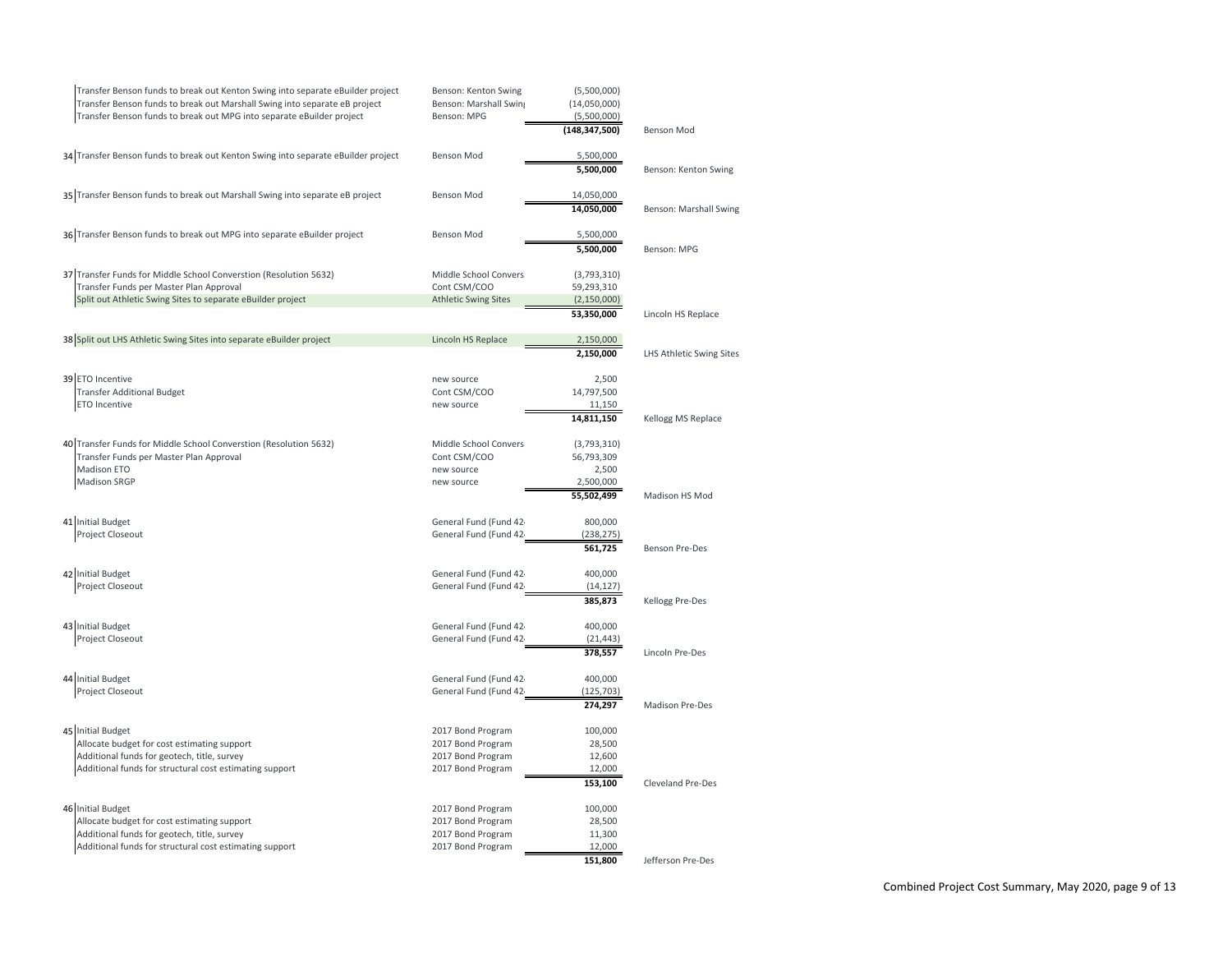| 47 Initial Budget<br>Allocate budget for cost estimating support<br>Additional funds for geotech, title, survey<br>Additional funds for structural cost estimating support | 2017 Bond Program<br>2017 Bond Program<br>2017 Bond Program<br>2017 Bond Program | 100,000<br>28,500<br>11,200<br>12,000 |                                    |
|----------------------------------------------------------------------------------------------------------------------------------------------------------------------------|----------------------------------------------------------------------------------|---------------------------------------|------------------------------------|
|                                                                                                                                                                            |                                                                                  | 151,700                               | Wilson Pre-Des                     |
| 48 Initial Budget<br>Project Closeout                                                                                                                                      | General Fund (Fund 42<br>General Fund (Fund 42                                   | 750,000<br>(668, 677)<br>81,323       | 2017 Bond Pre-Des                  |
|                                                                                                                                                                            |                                                                                  |                                       |                                    |
| 49 see 2017 Bond Program Budget Detail on next page                                                                                                                        |                                                                                  | (21, 941, 288)                        | 2017 Bond                          |
| 50 Initial Budget                                                                                                                                                          | <b>H&amp;S Asbestos</b>                                                          | 220,941                               |                                    |
|                                                                                                                                                                            |                                                                                  | 220,941                               | Beaumont - 2020 Asbestos           |
| 51 Initial Budget                                                                                                                                                          | <b>H&amp;S Asbestos</b>                                                          | 42,300                                |                                    |
| Align Budget with current scope                                                                                                                                            | <b>H&amp;S Asbestos</b>                                                          | 71,622<br>113,922                     | Capitol Hill - 2020 Asbestos       |
|                                                                                                                                                                            | <b>H&amp;S Asbestos</b>                                                          | 102,486                               |                                    |
| 52 Initial Budget                                                                                                                                                          |                                                                                  | 102,486                               | Chapman - 2020 Asbestos            |
| 53 Initial Budget                                                                                                                                                          | H&S - Roof & Fire                                                                | 3,801,000                             |                                    |
| Remove Fire Sprinkler Scope                                                                                                                                                | H&S - Fire                                                                       | (959,000)                             |                                    |
| Increase for construction                                                                                                                                                  | <b>H&amp;S Roof</b>                                                              | 1,418,654                             |                                    |
|                                                                                                                                                                            |                                                                                  | 4,260,654                             | Chapman Re-Roof                    |
| 54 Bond-funded security improvements added to FAM project                                                                                                                  | Security Pkg 2                                                                   | 12,855                                |                                    |
|                                                                                                                                                                            |                                                                                  | 12,855                                | Creative Science                   |
| 55 Initial Budget (H&S FIRE)                                                                                                                                               | H&S - Fire                                                                       | 2,000,000                             |                                    |
| Align Budget with current scope                                                                                                                                            | H&S - Fire                                                                       | 6,533,136                             |                                    |
| Close out of project                                                                                                                                                       | H&S - Fire                                                                       | (4,390,150)                           |                                    |
|                                                                                                                                                                            |                                                                                  | 4,142,986                             | Group 2                            |
| 56 Initial Budget (H&S ASBESTOS)                                                                                                                                           | H&S Asbestos                                                                     | 1,000,000                             |                                    |
| Align Budget with current scope                                                                                                                                            | <b>H&amp;S Asbestos</b>                                                          | 2,033,661                             |                                    |
| Close out of project                                                                                                                                                       | <b>H&amp;S Asbestos</b>                                                          | (1,641,258)                           |                                    |
|                                                                                                                                                                            |                                                                                  | 1,392,403                             | Group 4                            |
| 57 Bond eligible reimbursement                                                                                                                                             | <b>H&amp;S Asbestos</b>                                                          | 10,185                                |                                    |
|                                                                                                                                                                            |                                                                                  | 10,185                                | Harrison Park Copy Rm              |
| 58 Bond eligible reimbursement                                                                                                                                             | <b>H&amp;S Asbestos</b>                                                          | 24,009                                |                                    |
|                                                                                                                                                                            |                                                                                  | 24,009                                | Harrison Park K Class              |
| 59 State Rehabilitation Grant Program (SRGP)                                                                                                                               | <b>Fund 438</b>                                                                  | 2,500,000                             |                                    |
| Increase Budget for Overall Project                                                                                                                                        | H&S Roof                                                                         | 1,923,500<br>4,423,500                | Hayhurst                           |
|                                                                                                                                                                            |                                                                                  |                                       |                                    |
| 60 Initial Budget                                                                                                                                                          | <b>H&amp;S Asbestos</b>                                                          | 90,652                                |                                    |
| Align Budget with current scope                                                                                                                                            | <b>H&amp;S Asbestos</b>                                                          | 137,516                               | Hosford - 2020 Asbestos            |
|                                                                                                                                                                            |                                                                                  | 228,168                               |                                    |
| 61 Bond eligible reimbursement                                                                                                                                             | <b>H&amp;S Asbestos</b>                                                          | 41,523                                |                                    |
|                                                                                                                                                                            |                                                                                  | 41,523                                | Hosford - Wood Shop Floor-Asbestos |
| 62 Jackson Consolidated Project Budget                                                                                                                                     | H&S Roof                                                                         | 6,521,000                             |                                    |
| Consultant charges for unforeseen asbestos scope                                                                                                                           | <b>H&amp;S Asbestos</b>                                                          | 66,361                                |                                    |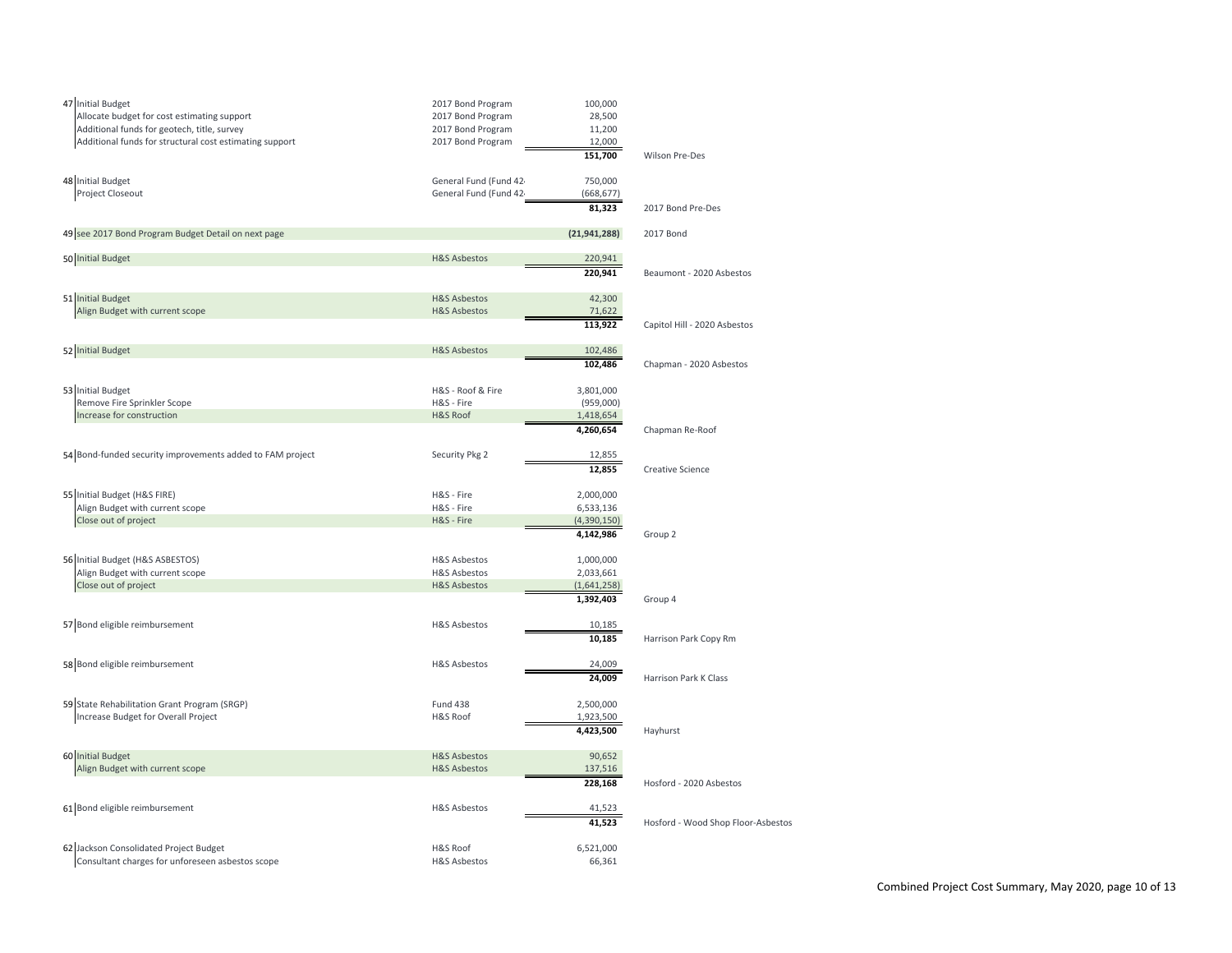| Consultant charges for additional roofing related to unforeseen hazmat<br>Reverse two budget transfers that should have gone to Group 3 | H&S Roof<br>H&S Roof, Asbestos    | 66,360<br>(132, 721)     |                           |
|-----------------------------------------------------------------------------------------------------------------------------------------|-----------------------------------|--------------------------|---------------------------|
|                                                                                                                                         |                                   | 6,521,000                | Jackson Consolidated      |
| 63 Bond eligible reimbursement                                                                                                          | <b>H&amp;S - SECURITY</b>         | 30,859                   |                           |
|                                                                                                                                         |                                   | 30,859                   | Jefferson Camera-Pull     |
| 64 Transfer Sprinkler Funds to Jefferson                                                                                                | H&S - Fire                        | 1,147,966                |                           |
| Increase for unforeseen inspector requirements                                                                                          | H&S - Fire                        | 20,000                   |                           |
|                                                                                                                                         |                                   | 1,167,966                | Jefferson Fire Sprinklers |
| 65 Initial Budget                                                                                                                       | H&S - Roof                        | 1,904,478                |                           |
|                                                                                                                                         |                                   | 1,904,478                | Kelly Partial Re-Roof     |
| 66 Initial Budget                                                                                                                       | <b>H&amp;S Asbestos</b>           | 85,900                   |                           |
| Align Budget with current scope                                                                                                         | <b>H&amp;S Asbestos</b>           | 40,669                   |                           |
|                                                                                                                                         |                                   | 126,569                  | Lane - 2020 Asbestos      |
| 67 Bond eligible reimbursement                                                                                                          | 2017 Bond Program                 | 96,750                   |                           |
| CET Lee Roof Repair                                                                                                                     | new source                        | 250                      |                           |
|                                                                                                                                         |                                   | 97,000                   | Lee Roof                  |
| 68 Bond eligible reimbursement                                                                                                          | <b>H&amp;S - RADON</b>            | 38,938                   |                           |
| <b>FAM Funds</b>                                                                                                                        | General Fund                      | 20,574                   |                           |
|                                                                                                                                         |                                   | 59,512                   | Lent Radon                |
| 69 Original budget for Lent SRGP Design                                                                                                 | 2017 Bond Program                 | 46,000                   |                           |
|                                                                                                                                         |                                   | 46,000                   | Lent SRGP                 |
| 70 Original budget for Marysville Radon                                                                                                 | <b>H&amp;S - RADON</b>            | 21,334                   |                           |
|                                                                                                                                         |                                   | 21,334                   | Marysville Radon          |
| 71 Initial Budget                                                                                                                       | H&S - Roof                        | 3,515,778                |                           |
|                                                                                                                                         |                                   | 3,515,778                | Mt Tabor Partial Re-Roof  |
| 72 Original Budget for security assessment                                                                                              | <b>H&amp;S Security</b>           | 13,000                   |                           |
| Change to Budget for Bid Walks                                                                                                          | <b>H&amp;S Security</b>           | 2,040                    |                           |
| Change to Budget Multiple Sites Security                                                                                                | <b>H&amp;S Security</b>           | 3,047,709                |                           |
|                                                                                                                                         |                                   | 3,062,749                | Security Pkg 1            |
| 73 Original Budget Security PKG2                                                                                                        | <b>H&amp;S Security</b>           | 2,962,599                |                           |
| Bond-funded security improvements added to FAM project                                                                                  | <b>Creative Science</b>           | (12, 855)                |                           |
|                                                                                                                                         |                                   | 2,949,744                | Security Pkg 2            |
| 74 Original Budget Security PKG3                                                                                                        | <b>H&amp;S Security</b>           | 2,962,600                |                           |
|                                                                                                                                         |                                   | 2,962,600                | Security Pkg 3            |
| 75 Initial Budget                                                                                                                       | General Fund                      | 11,806,094               |                           |
| Transfer budget to Middle School Conversion                                                                                             | H&S                               | 9,001,461                |                           |
| Adjust budget                                                                                                                           | General Fund                      | (400,000)                |                           |
| Reallocation of Middle Schools Budget<br>Transfer Funds for Middle School Converstion (Resolution 5632)                                 | 2017 Bond Program<br>BPHS/LHS/MHS | (493, 014)<br>11,379,729 |                           |
| Add'l Roof Scope                                                                                                                        | H&S - Roof                        | 72,090                   |                           |
| Add'l Security Scope                                                                                                                    | H&S - Security                    | 67,439                   |                           |
| Add'l FAM Budget                                                                                                                        | General Fund                      | 600,000                  |                           |
| Add'l H&S Scope                                                                                                                         | H&S                               | 506,937                  |                           |
|                                                                                                                                         |                                   | 32,540,735               | Middle School Conversion  |
| 76 Initial Budget                                                                                                                       | H&S Asbestos                      | 500,000                  |                           |
| Transfer Budget for Asbestos Bond Projects                                                                                              | <b>H&amp;S Asbestos</b>           | 810,000                  |                           |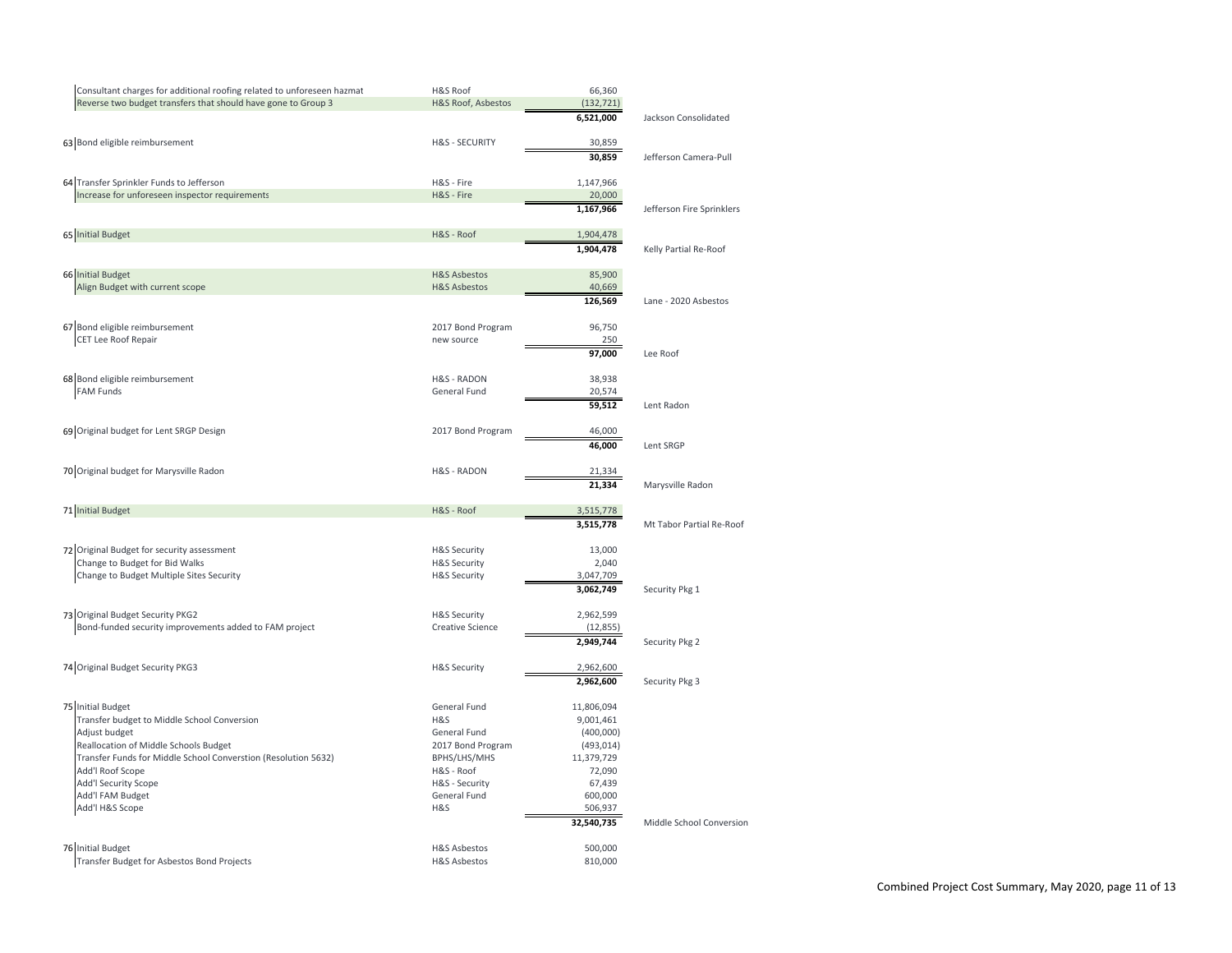| Adjust Budget for Multi Sites Asbestos | H&S Asbestos            | 80,000                 |                             |
|----------------------------------------|-------------------------|------------------------|-----------------------------|
| Budget Increase for asbestos abatement | <b>H&amp;S Asbestos</b> | 10,000                 |                             |
| Close out of project                   | <b>H&amp;S Asbestos</b> | (145, 931)             |                             |
|                                        |                         | 1,254,069              | Asbestos FY18-19            |
| 77 Initial Budget                      | <b>H&amp;S Asbestos</b> | 100,000                |                             |
|                                        |                         | 100,000                | Asbestos FY19-20            |
| 78 Initial Budget                      | General Fund            | 230,000                |                             |
| Project & Construction MGMT            | 2017 Bond Program       | 650,000                |                             |
| <b>Request for Reimbursement</b>       | General Fund            | 199,943                |                             |
| Remove General Fund Contribution       | General Fund            | (230,000)              |                             |
| <b>Contract Amendment</b>              | 2017 Bond Program       | 1,127,300              |                             |
| <b>Contract Amendment</b>              | 2017 Bond Program       | 1,650,000              |                             |
|                                        |                         | 3,627,243              | Day CPM Mgmt                |
| 79 Bond eligible reimbursement         | H&S - Fire              | 46,523                 |                             |
|                                        | General Fund            |                        |                             |
| <b>FAM Funds</b>                       |                         | 460,628                |                             |
|                                        |                         | 507,151                | Fire Alarm Equip Purchase   |
| 80 Initial Budget                      | H&S - Fire              | 1,952,500              |                             |
|                                        |                         | 1,952,500              | Fire Alarm - North Group 1  |
| 81 Initial Budget                      | H&S - Fire              | 1,955,500              |                             |
|                                        |                         | 1,955,500              | Fire Alarm - North Group 2  |
| 82 Initial Budget                      | H&S - Fire              | 1,539,763              |                             |
|                                        |                         | 1,539,763              | Fire Alarm - South Group 3  |
|                                        |                         |                        |                             |
| 83 Initial Budget                      | H&S - Fire              | 1,880,441<br>1,880,441 | Fire Alarm - South Group 4  |
|                                        |                         |                        |                             |
| 84 Bond eligible reimbursement         | H&S - ASBESTOS          | 101,044                |                             |
| <b>FAM Funds</b>                       | General Fund            | 180,000                |                             |
| Reduce Budget and Close Fam Funds      | General Fund            | (156, 203)             |                             |
|                                        |                         | 124,841                | Floor Replacement           |
| 85 Initial Budget                      | H&S - ROOF              | 919,568                |                             |
|                                        |                         | 919,568                | Group 1 Design              |
|                                        |                         |                        |                             |
| 86 Initial Budget                      | H&S - ROOF              | 1,137,400              |                             |
|                                        |                         | 1,137,400              | Group 2 Design              |
| 87 Initial Budget                      | General Fund            | 885,000                |                             |
| <b>Additional Funds</b>                | <b>H&amp;S - WATER</b>  | 204,096                |                             |
| <b>Additional Funds</b>                | H&S - WATER             | 1,247,263              |                             |
| <b>Additional Funds</b>                | H&S - WATER             | 669,396                |                             |
| Reduce FAM Funds                       | General Fund            | (876, 296)             |                             |
| <b>Additional Funds</b>                | H&S - WATER             | 5,000,000              |                             |
|                                        |                         | 7,129,459              | Lead in Water               |
| 88 Initial Budget                      | H&S - PAINT             | 10,000,000             |                             |
| Portland Water Bureau Grant            | new resource            | 50,000                 |                             |
|                                        |                         | 10,050,000             | Lead Paint BOND             |
|                                        |                         |                        |                             |
| 89 Bond eligible reimbursement         | H&S - PAINT             | 377,266                |                             |
| <b>FAM Funds</b>                       | General Fund            | 909,297                |                             |
| <b>Additional Funds</b>                | H&S - Paint             | 7,914                  |                             |
| Reduce FAM Funds                       | General Fund            | (20, 976)              |                             |
|                                        |                         | 1,273,501              | <b>Lead Paint Emergency</b> |